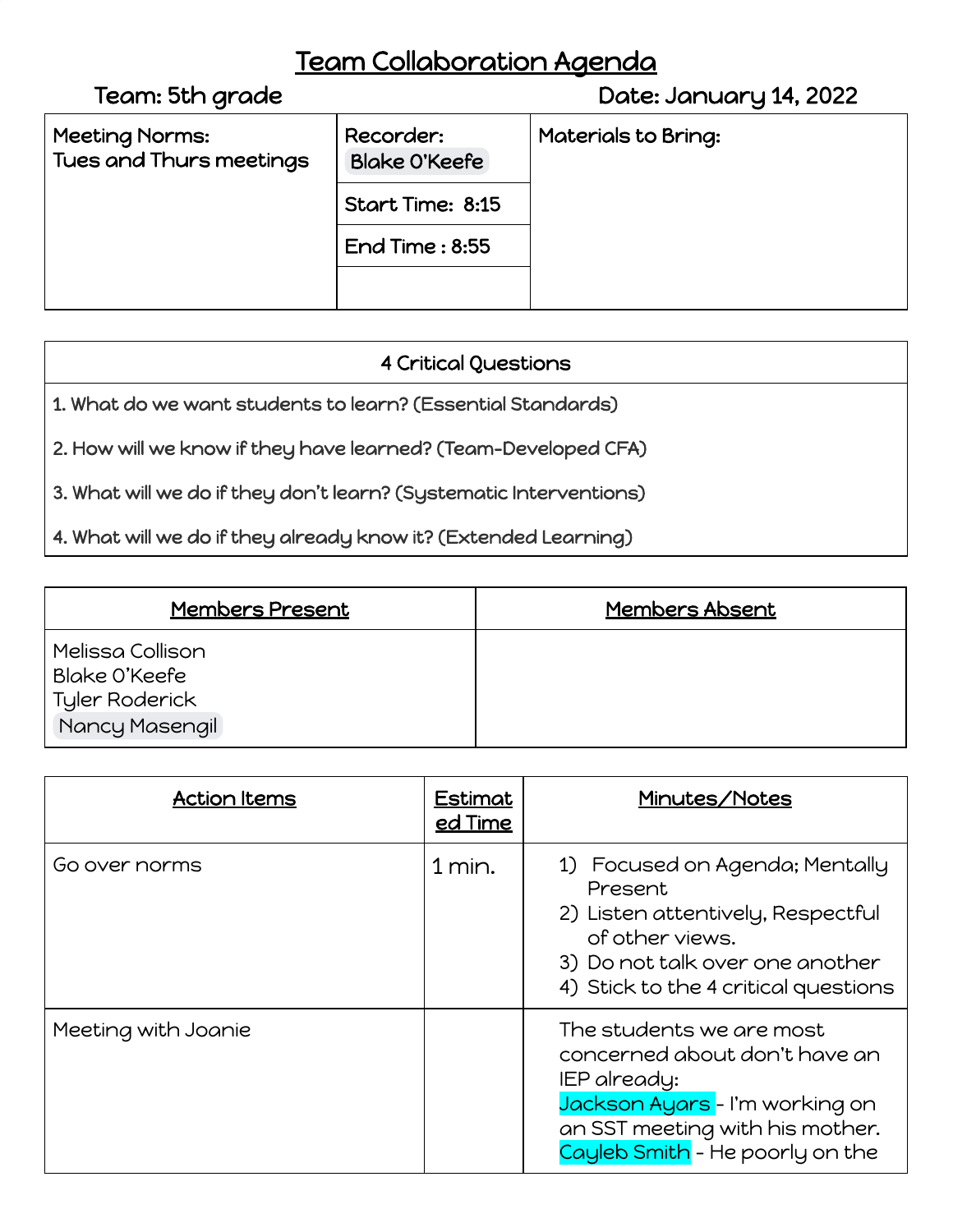|                                                               |                  | MAP, and isn't progressing nearly<br>as quickly as he should in<br>Reading Plus. Also, in class, he<br>struggles mightily to understand<br>without help. He's on SIT list and<br>still struggling.<br>Reid Bennington – his MAP wasn't<br>great and his Reading Plus is<br>progressing very slowly. In class,<br>if he doesn't work with a partner,<br>he doesn't understand what he's<br>reading.<br>Zoey Slaughter - her MAP score<br>wasn't great and her Reading<br>Plus is going very slowly.<br>However, in class she does<br>pretty well. I'm at a loss here.<br>Leaver her on SIT and continue<br>to monitor.<br>Jaylen Wyatt - he is really, really<br>lost in class. Really lost. He's on<br>watch. Adding to sit.<br>Ana Lissoni - Continue to monitor<br>Hayven Murphy - Need hearing<br>and vision.<br>Savannah Kelch - Set up meeting<br>with case manager about<br>possible retention |
|---------------------------------------------------------------|------------------|------------------------------------------------------------------------------------------------------------------------------------------------------------------------------------------------------------------------------------------------------------------------------------------------------------------------------------------------------------------------------------------------------------------------------------------------------------------------------------------------------------------------------------------------------------------------------------------------------------------------------------------------------------------------------------------------------------------------------------------------------------------------------------------------------------------------------------------------------------------------------------------------------|
| IXL skill plans and MAP                                       | $15 \text{ min}$ | <b>Tabled</b>                                                                                                                                                                                                                                                                                                                                                                                                                                                                                                                                                                                                                                                                                                                                                                                                                                                                                        |
| CFA & forms<br>Attach results to this form<br>About 2 a month | 5 min            | <b>Tabled</b>                                                                                                                                                                                                                                                                                                                                                                                                                                                                                                                                                                                                                                                                                                                                                                                                                                                                                        |
|                                                               |                  |                                                                                                                                                                                                                                                                                                                                                                                                                                                                                                                                                                                                                                                                                                                                                                                                                                                                                                      |
|                                                               |                  |                                                                                                                                                                                                                                                                                                                                                                                                                                                                                                                                                                                                                                                                                                                                                                                                                                                                                                      |
|                                                               |                  |                                                                                                                                                                                                                                                                                                                                                                                                                                                                                                                                                                                                                                                                                                                                                                                                                                                                                                      |
|                                                               |                  |                                                                                                                                                                                                                                                                                                                                                                                                                                                                                                                                                                                                                                                                                                                                                                                                                                                                                                      |
|                                                               |                  |                                                                                                                                                                                                                                                                                                                                                                                                                                                                                                                                                                                                                                                                                                                                                                                                                                                                                                      |
|                                                               |                  |                                                                                                                                                                                                                                                                                                                                                                                                                                                                                                                                                                                                                                                                                                                                                                                                                                                                                                      |